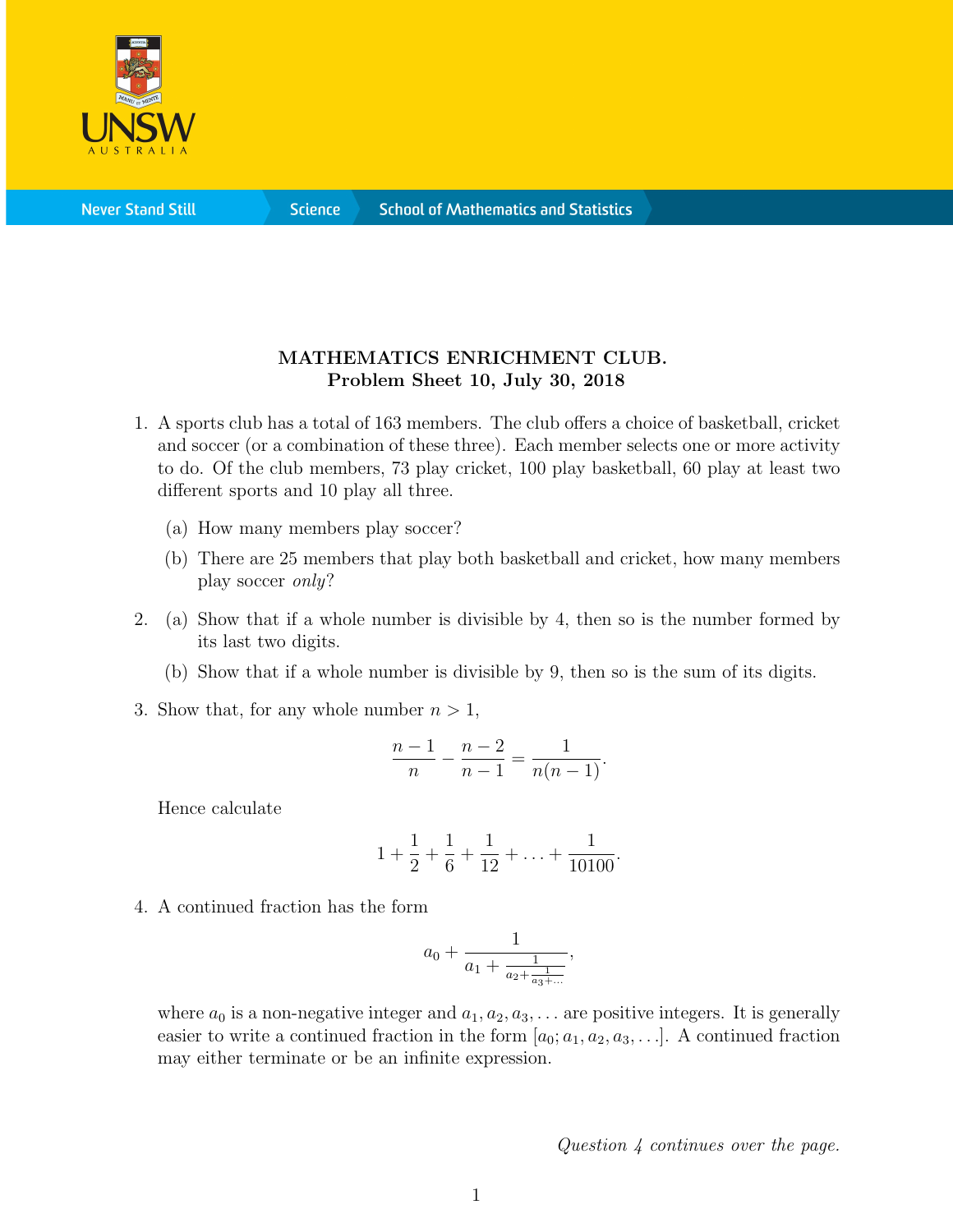Find the continued fraction expression for the following numbers. What do you notice?

- (a)  $\frac{355}{110}$ 113 (b)  $\frac{113}{255}$ 355  $\frac{338}{2}$ (d)  $\frac{1}{4}$
- 2

Hint:  $a_0$  is the integer part of the number.

5. (a) Let  $ABC$  be an isosceles triangle with  $BC$  the base. Let  $D$  be an arbitrary point on  $BC$ . Let E and F be the feet of the perpendiculars drawn from  $D$  to the lateral sides AB and AC, respectively. Let CG be the altitude from AB to C. Show that  $ED + DF = CG$ .



- (b) How does this theorem change if  $D$  lies on the extension of the base  $BC$ ?
- (c) Prove that, in an equilateral triangle, the sum of the distances from any interior point to the sides of this triangle does not depend on the point, and is congruent to the altitude of the triangle.  $<sup>1</sup>$  $<sup>1</sup>$  $<sup>1</sup>$ </sup>

<span id="page-1-0"></span><sup>&</sup>lt;sup>1</sup>Adapted from AP Kiselev Kiselev's Geometry: Planimetry, Tr. A Givental, 2006.